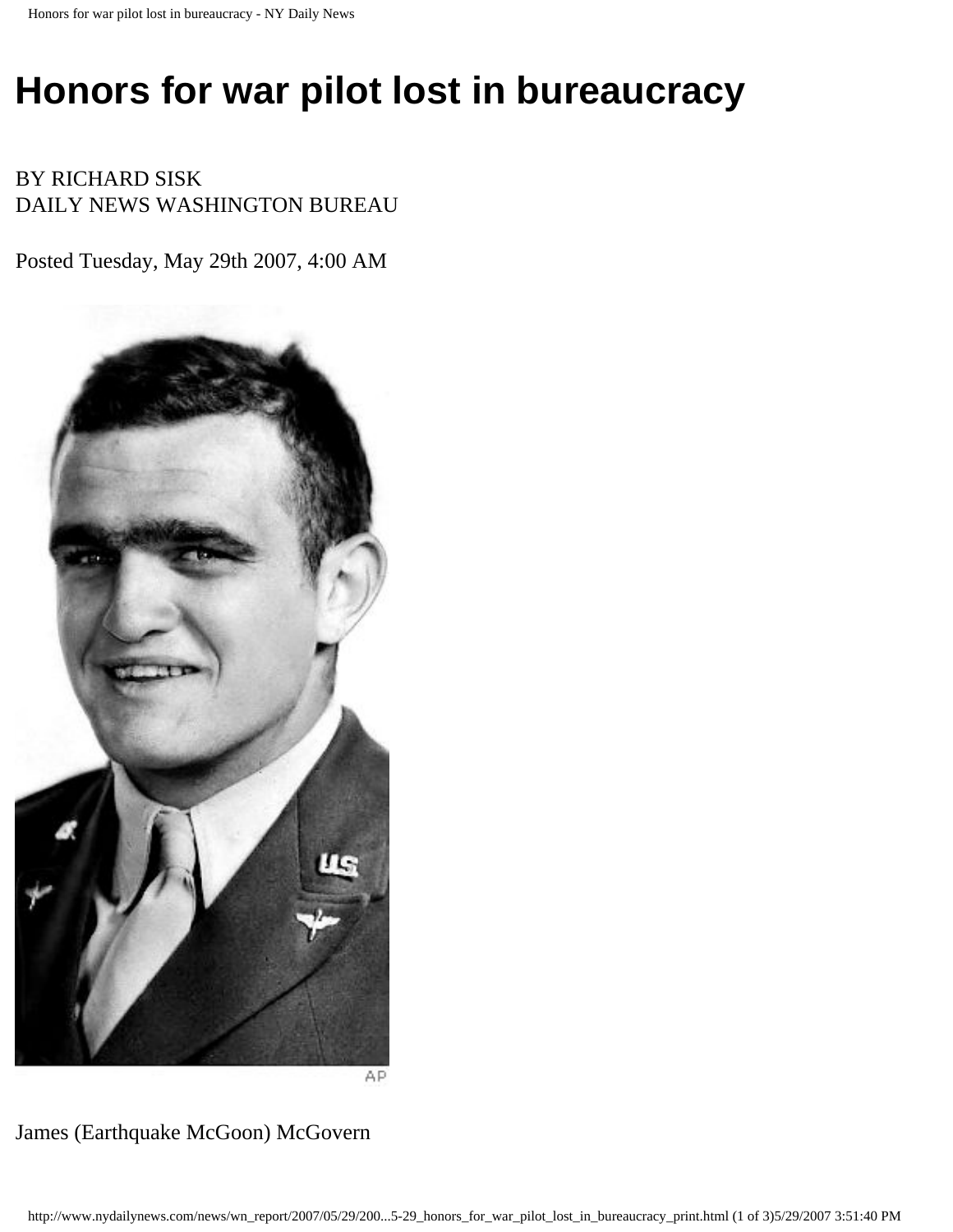WASHINGTON - "Looks like this is it, son," James (Earthquake McGoon) McGovern radioed in his last call before his plane went down in the Laotian jungle.

McGovern, of Elizabeth, N.J., nicknamed for the hulking "Li'l Abner" cartoon character, died a hero of covert and overt wars for the U.S.

But his country still has difficulty finding an official method of honoring him and other shadow warriors, even for Memorial Day.

McGovern's Fairchild C-119 "Flying Boxcar" cargo plane carried French insignia and was on loan from a CIA-front contractor when it went down on May 6, 1954, after being riddled by anti-aircraft fire.

The crash came after a desperate airdrop mission to the doomed French fortress of Dien Bien Phu in northern Vietnam in the colonial struggle against the Communist Vietminh forces.

But McGovern's name does not appear on the CIA's Memorial Wall to the spy agency's fallen, because he technically was not a direct CIA employee.

"The agency, however, still honors the service and sacrifices of those who flew for its proprietaries," a CIA spokesman said.

McGovern, 32, and his co-pilot, Wallace Buford, 28, also arguably were the first U.S. fatalities of the Vietnam conflict, but their names are not on the Vietnam Veterans Memorial because they were not then members of the armed forces.

France had no such problems in 2005 paying tribute to McGovern, Buford and six surviving pilots from the French Indochina war. They were presented with France's Legion of Honor.

In the U.S., the memorializing has been left to the University of Texas at Dallas, where the names of McGovern and 242 others are on a plaque listing those who died flying for the CIA "proprietaries" Civil Air Transport and its successor, Air America, from 1947 to 1975 in Southeast Asia.

"They did an important job for this country and they are often forgotten," said Erik Carlson, head of the school's aviation collection.

Even among such legends as Claire Chennault, founder of the Flying Tigers, McGovern, who packed more than 260 pounds on a 5-foot-10 frame, was legendary. At age 22, 2nd Lt. McGovern flew P-51 Mustangs for Chennault's 23rd Fighter Group and became an ace, shooting down at least two and possibly four Japanese aircraft. After World War II, McGovern stayed with Chennault when he formed Civil Air Transport and ferried troops and cargo in Chiang Kai-shek's fight against the Communist